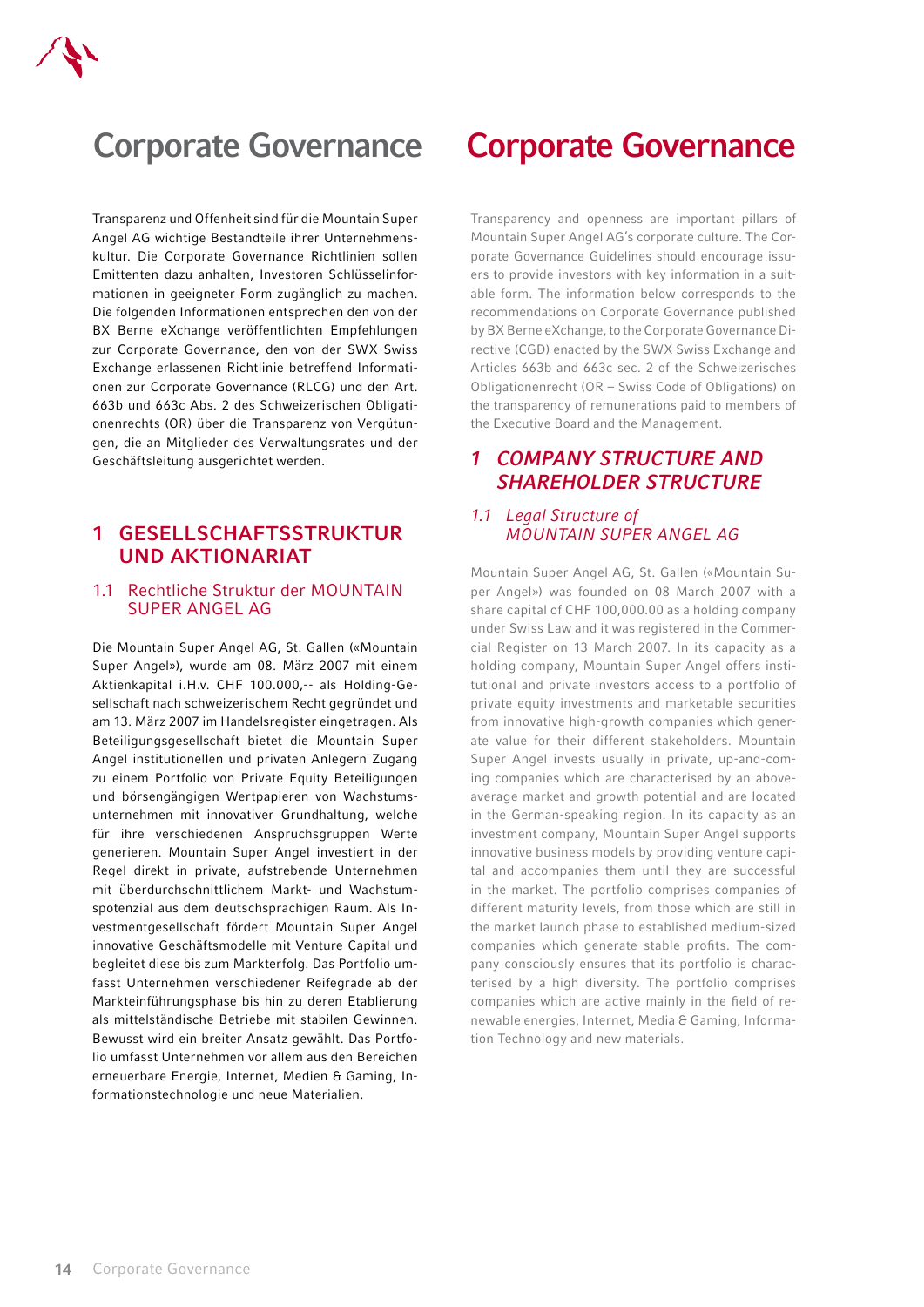### 1.2 Bedeutende Aktionäre

Per 31. Dezember 2011 sind folgende Aktionäre der Gesellschaft bekannt, die über 5% an der Gesellschaft halten:

| 1. Mountain Partners AG                | Schweiz.     | 49%   |
|----------------------------------------|--------------|-------|
| 2. PEO International GmbH Deutschland, |              | $8\%$ |
| 3. Artus Capital GmbH & Co. KGaA       | Deutschland, | $6\%$ |
| 5. Freefloat                           |              | 29%   |

# 1.3 Eigene Aktien

Die Gesellschaft hält per Stichtag keine eigenen Aktien.

### 1.4 Kreuzbeteiligungen

Es bestehen keine Kreuzbeteiligungen an anderen Unternehmen. Weiterhin bestehen keine Beherrschungsund Gewinnabführungsverträge o.ä. zwischen der Gesellschaft und den Beteiligungsunternehmen.

# 2 KAPITALSTRUKTUR

Gemäss schweizerischem Aktienrecht muss jede Erhöhung der Anzahl ausgegebener Aktien durch die Aktionäre an der einer Generalversammlung genehmigt werden. Eine solche Erhöhung kann durch die Aufstockung des ordentlichen Aktienkapitals oder durch die Schaffung von bedingtem oder genehmigtem Kapital geschehen.

# 2.1 Ordentliches Aktienkapital

Das Aktienkapital der Gesellschaft beträgt per 31. Dezember 2011 CHF 10.320.187,50, eingeteilt in 103.201.875 Inhaberaktien.

### 2.2 Genehmigtes Aktienkapital

Die ordentliche Generalversammlung vom 21. Juli 2011 hat ein genehmigtes Aktienkapital in der Höhe von CHF 5.160.093,75 geschaffen.

### 2.3 Bedingtes Aktienkapital

Die ordentliche Generalversammlung vom 21. Juli 2011 hat ein bedingtes Aktienkapital in der Höhe von CHF 5.160.093,75 geschaffen.

# 1.2 Important Shareholders

The following shareholders are known to hold more than 5% in the company as of 31 December 2011:

| 1. Mountain Partners AG           | Switzerland, | 49%   |
|-----------------------------------|--------------|-------|
| 2. PEO International              | Germany,     | $8\%$ |
| 3. Artus Capital GmbH & Co. KGaA, | Germany      | $6\%$ |
| 5. Free float                     |              | 790/6 |

# 1.3 Treasury Shares

No treasury shares are held by the company as of the balance sheet date.

# 1.4 Cross Shareholdings

The company has no cross shareholdings in other companies. Furthermore, no domination agreements or profit transfer agreements have been concluded between the company and its associated companies.

# 2 CAPITAL STRUCTURE

In accordance with Swiss Company Law, any increase of the number of shares issued must be authorised by the shareholders in a General Meeting. Such an increase may be achieved by increasing the ordinary share capital or by creating contingent or authorised capital.

# 2.1 Ordinary Share Capital

As of 31 December 2011, the company's share capital amounts to CHF 10,320,187,50, and is divided into 103,201,875 bearer shares.

# 2.2 Authorised Share Capital

The Annual General Meeting of 21 July 2011 has resolved on the creation of an authorized share capital in the amount of CHF 5,160,093.75.

# 2.3 Contingent Share Capital

The Annual General Meeting of 21 July 2011 has resolved on the creation of a contingent share capital in the amount of CHF 5,160,093.75.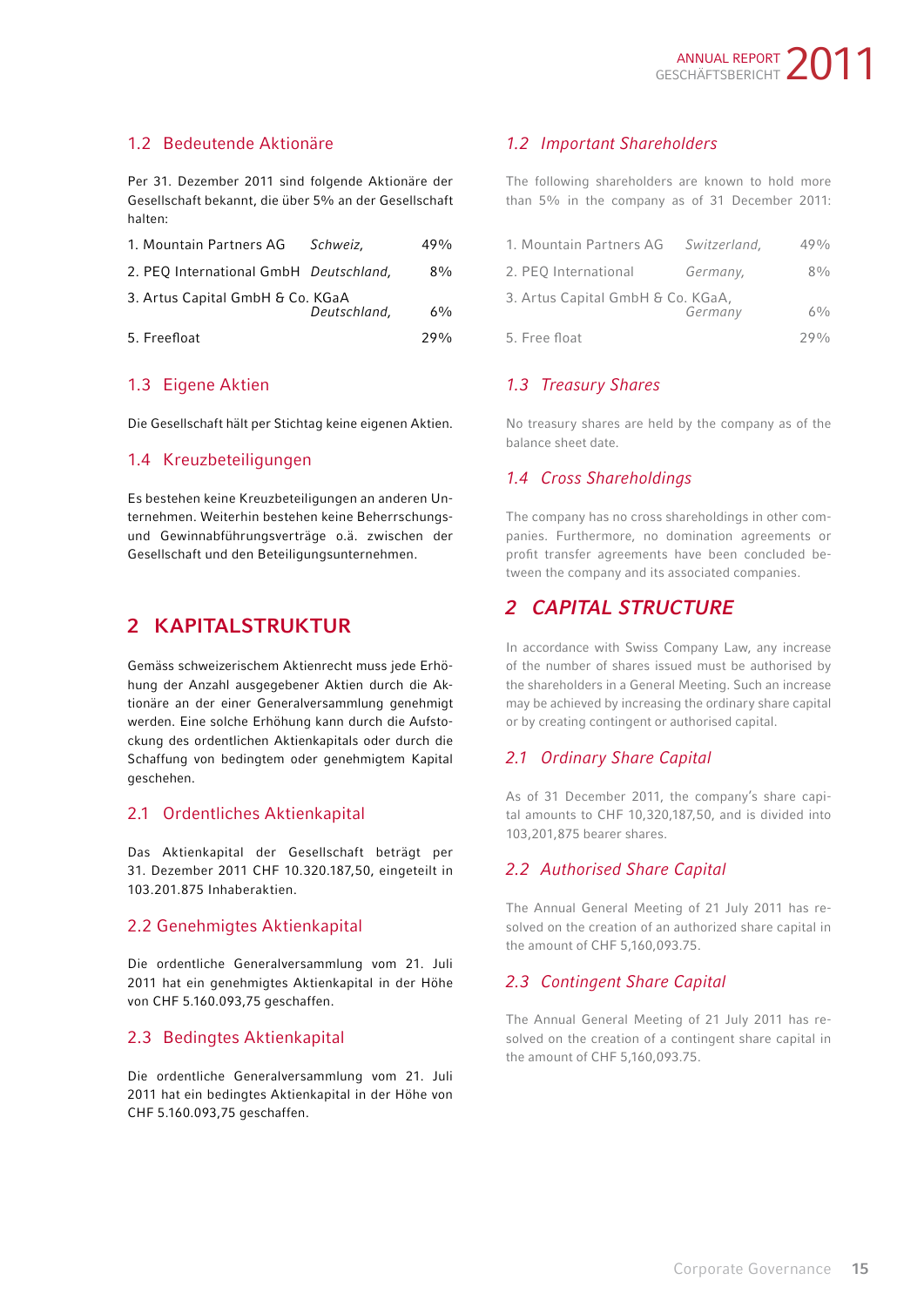

# 2.4 Ausstehende Anleihen, Wandel- und **Optionsrechte**

Per Ende 2011 hat die Gesellschaft keine Anleihe ausstehend und ausser den vorgenannten keine Wandeloder Optionsrechte eingeräumt, welche eine Wandelung von allfälligen Darlehen in Eigenkapital bzw. Aktien der Gesellschaft oder den Bezug von Aktien der Gesellschaft ermöglichen würden.

#### 2.5 Anteils-, Partizipations- bzw. Genussscheine

Die Aktien sind Inhaberaktien und werden an der BX Berne eXchange mit dem Kürzel MSA gehandelt und abgewickelt. Weiterhin werden die Aktien an der Frankfurter Wertpapierbörse (Open Market) notiert. Der Nennwert pro Titel beträgt 0,10 Franken. Jede Aktie hat eine Stimme.

Sämtliche Aktien sind voll einbezahlt und dividendenberechtigt. Es gibt keine Vorzugsrechte für einzelne Aktionäre, und es werden keine anderen Aktienkategorien begeben.

Die Gesellschaft hat per 31. Dezember 2011 keine Partizipations- oder Genussscheine ausgegeben.

Es bestehen keine Einschränkungen bezüglich der Übertragbarkeit von Aktien. Aktionäre können ihr Stimmrecht unbeschränkt ausüben.

# 2.4 Outstanding Bonds, Conversion Rights and Option Rights

At the end of 2011, the company has no outstanding bonds, and, apart from those mentioned above, not granted any conversion rights or option rights which would enable a conversion of any loans to equity or shares in the company or which entitle to the subscription of shares in the company.

### 2.5 Share Certificates, Participation Certificates and Dividend-Right **Certificates**

The shares are bearer shares and are traded and transacted at the BX Berne eXchange under the symbol MSA. Furthermore, the shares are quoted at the Frankfurt Stock Exchange, Open Market, (symbol: 4MS). The nominal value per share is CHF 0.10. Each share entitles to one vote.

Any and all shares are fully paid up and grant the right to dividends. No preferential rights exist for individual shareholders and the company issues no other share categories.

As of 31 December 2011, the company has issued no participation certificates or dividend-right certificates.

There are no restrictions as to the transferability of shares. Shareholders are entitled to exercise their voting right without restrictions.

# 3 DER VERWALTUNGSRAT DER GESELLSCHAFT

Der Verwaltungsrat besteht zurzeit aus sieben Mitgliedern. Er wird in der Regel in der ordentlichen Generalversammlung und jeweils für die Dauer von drei Jahren gewählt. Wiederwahl ist zulässig.

Der Verwaltungsrat konstituiert sich selbst. Er bezeichnet seinen Präsidenten und Vizepräsidenten. Der Verwaltungsrat hat ein Organisationsreglement erlassen, in welchem er namentlich die Konstituierung, die Aufgaben, die Befugnisse und die Beschlussfassung des Verwaltungsrates, eines Verwaltungsratsausschusses, der Geschäftsleitung und gegebenenfalls eines Beirates geregelt hat.

Der Verwaltungsrat entscheidet über die Strategie der Gesellschaft und wacht über die Geschäftsleitung. Der Verwaltungsrat genehmigt den Finanzbericht.

# 3 EXECUTIVE BOARD OF THE COMPANY

At the moment, the Executive Board consists of seven members. It is elected usually during the Ordinary General Meeting for a term of three years each. Re-elections are permitted.

The Executive Board constitutes itself. It appoints a president and vice-president. The Executive Board has enacted Organisation Regulations it which it specified rules on its establishment, tasks, authorisations and the passing of resolutions by the Executive Board, a committee of the Executive Board, the management and an Advisory Board, if appropriate.

The Executive Board decides on the company's strategy and supervises the management. The Executive Board approves the financial report.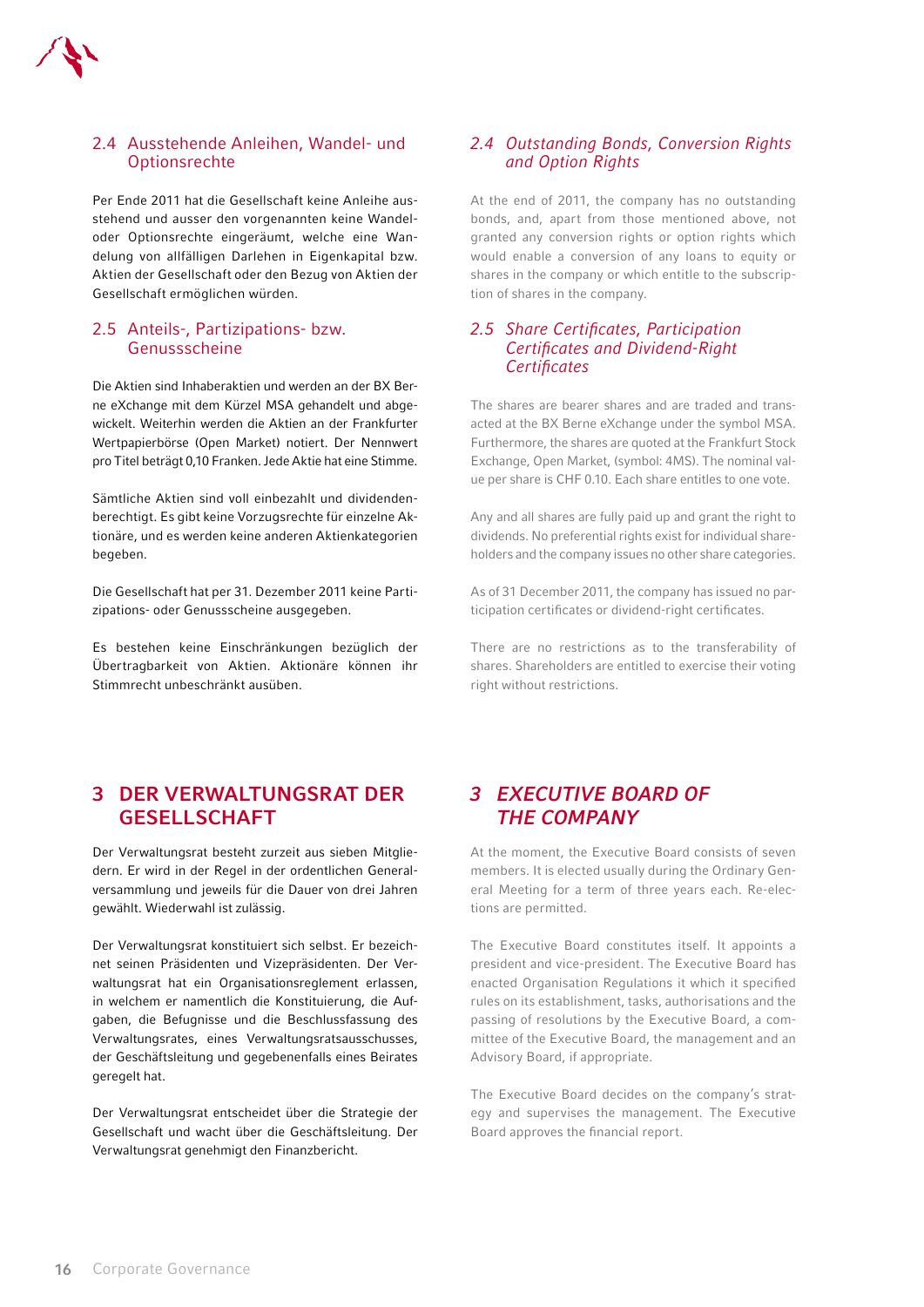# 3.1 Mitglieder des Verwaltungsrates

Der Verwaltungsrat setzt sich per 31. Dezember 2011 aus folgenden sieben Mitgliedern zusammen:

#### Name

Position Nationalität / Zuwahl / Ablauf Amtsperiode

#### Dr. Patrick Stach

Präsident und Non-Executive Director Schweiz / 30.07.2007 / 2013

Dr. jur. Patrick Stach, geboren 1960, studierte Rechtswissenschaften an der Universität St. Gallen und schloss sein Studium im Jahre 1987 ab. Er erwarb 1989 das st. gallische Anwaltspatent. Im Jahr 1991 promovierte er zum Dr. iur. HSG und trat im gleichen Jahr in die Partnerschaft mit Herbert Schneider ein. Er ist Mitglied von Verwaltungs- und Stiftungsräten mehrerer national und international tätigen Unternehmen bzw. Stiftungen.

Er ist in folgenden Mitgliedschaften vertreten:

- U Schweizerischer Juristenverein
- Industrie- und Handelskammer St.Gallen Appenzell
- $\rightarrow$  Wirtschaft Region St.Gallen (wisg)
- Schweizerisch-Italienische Handelskammer Zürich

#### Daniel S. Wenzel

Executive Director Schweiz / 19.03.2007 / 2013

Daniel S. Wenzel ist Gründungspartner der Mountain Partners AG. Neben dem operativen Investmentmanagement hat er den Aufbau der Mountain Partners Gruppe federführend mitgestaltet. Vor diesem Engagement war er als Leiter des Vorstandsstabes der ACG AG für sämtliche Strategieprojekte, M&A-Transaktionen und Finanzierungen verantwortlich. Im Zuge dieser Tätigkeit führte er unter anderem erfolgreich die Abspaltung und den Verkauf des wichtigsten Geschäftsbereiches "RFID Technologie" durch. Stationen bei der Dresdner Bank Lateinamerika, BNP Paribas und Bain & Company ergänzen seinen beruflichen Weg. Daniel S. Wenzel absolvierte sein Studium der Betriebswirtschaft an der WHU – Otto Beisheim School of Management, Koblenz, der Helsinki School of Economics, Finnland und der Universidad Adolfo Ibañez, Chile.

Daniel S. Wenzel ist Delegierter des Verwaltungsrates und zeichnet sich verantwortlich für die strategische Ausrichtung der Gesellschaft. Er ist Mitglied des Investment Committee. Darüber hinaus ist Daniel S. Wenzel u.a. Verwaltungsrat der Mountain Capital Management AG, dem Administrativen Dienstleister der Mountain Super Angel AG.

# 3.1 Members of the Executive Board

As of 31 December 2011, the Executive Board consists of the following seven members:

#### Name

Position Nationality / Date of Election / Expiry of Term of Office

#### Dr. Patrick Stach

President and Non-Executive Director Switzerland / 2007 / 2013

Dr. jur. Patrick Stach, born in 1960, studied law at the University of St. Gallen and graduated in 1987. In 1989, he received his attorney's licence for St. Gallen. He graduated in 1991 as Dr. iur. HSG (Doctor of Law) and joined the partnership with Herbert Schneider in the same year. He is a member of Executive Boards and Foundation Boards of several national and international companies or foundations.

He is a member of the following institutions:

- $\rightarrow$  Schweizerischer Juristenverein (Swiss Bar Association)
- $\rightarrow$  Industrie- und Handelskammer (Chamber of Industry and Commerce of) St.Gallen Appenzell
- $\rightarrow$  Wirtschaft Region St.Gallen (wisg – Economic Region of St. Gallen)
- $\rightarrow$  Schweizerisch-Italienische Handelskammer (Swiss-Italian Chamber of Commerce in) Zürich

#### Daniel S. Wenzel

Executive Director Switzerland / 2007 / 2013

Daniel S. Wenzel is the founding partner of Mountain Partners AG. In addition to the operative investment management, he played a leading role in the establishment of Mountain Partners Group. Before that, he held the position as chairman of the executive staff of ACG AG and was, as such, responsible for any and all strategy projects, M&A transactions and financings. As part of this job, he successfully performed the spin-off and sale of the most important business division "RFID Technologie". In the course of his career, he also held positions at Dresdner Bank Latin America, BNP Paribas and Bain & Company. Daniel S. Wenzel studied Business Management at WHU – Otto Beisheim School of Management, Koblenz, Helsinki School of Economics, Finland, and at the Universidad Adolfo Ibañez, Chile.

Daniel S. Wenzel is a delegate of the Executive Board and responsible for the company's strategic orientation. In addition, Daniel S. Wenzel is an executive board member of Mountain Capital Management AG, the administrative service provider of Mountain Super Angel AG.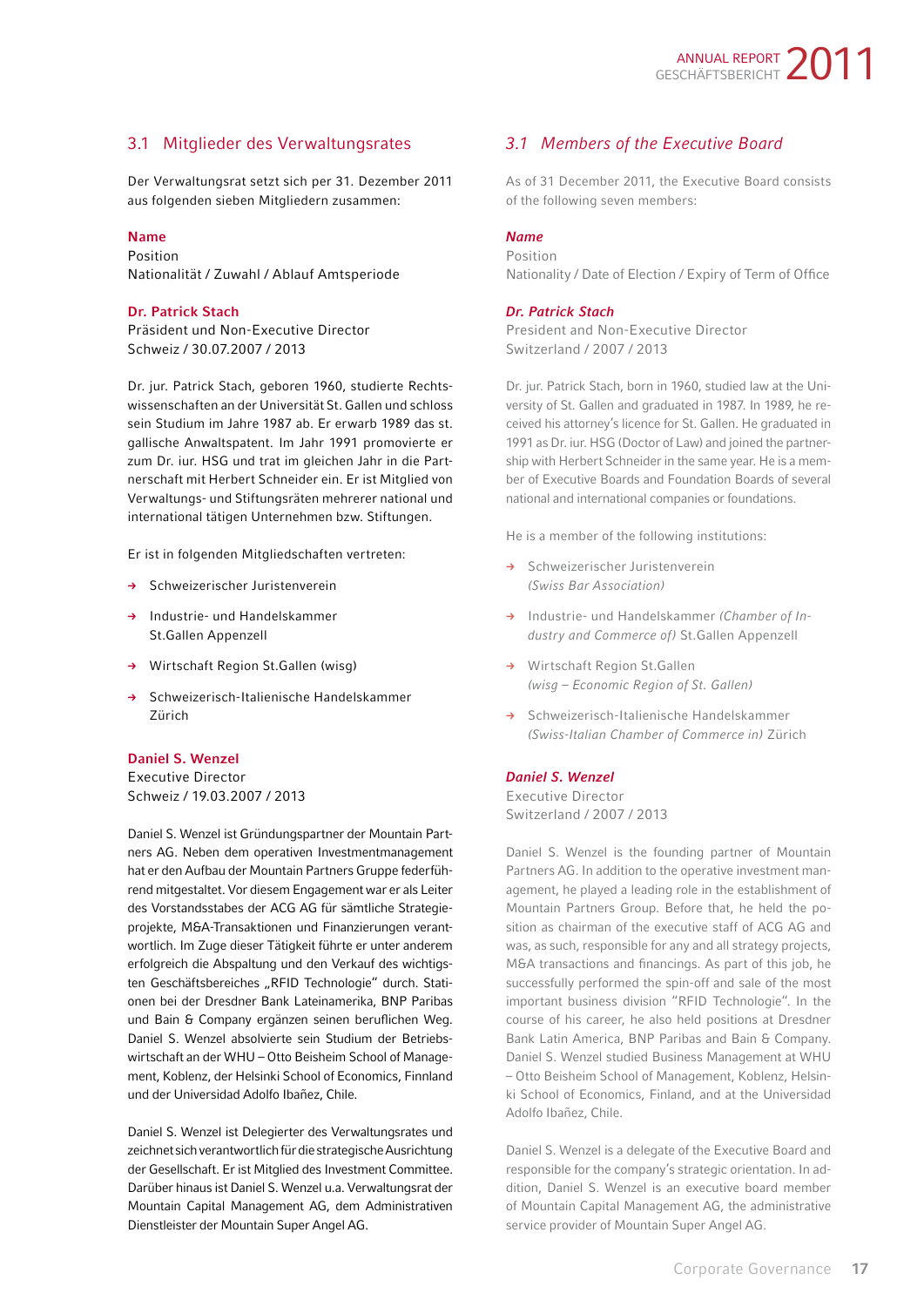

#### Friedrich Gerdtoberens

Non-Executive Director Deutschland / 13.06.2008 / 2014

Nach dem Studium der Betriebswirtschaftslehre arbeitete Friedrich Gerdtoberens für eine namhafte Wirtschaftsprüfung. Von 1999 bis 2005 war er Finanzvorstand (CFO) bei LR-International, dem größten europäischen Direktmarketing-Unternehmen. Seit 2006 ist er CEO des Private Equity Unternehmens PEQ International und Finanzdirektor von Helmut Spikker, dem Gründer von LR-International. Herr Gerdtoberens ist Mitglied des Audit Committee.

#### Ingo Drexler

Vizepräsident und Executive Director Schweiz / 14.07.2009 / 2012

Ingo Drexler kam 2005 als Investmentmanager zur Mountain Partners AG und begleitet seither die Expansion der Mountain Partners Gruppe. Bei der JobTV24 GmbH, dem führenden Onlineportal und Distributionsdienstleister für Videos in den Bereichen e-Recruiting und Employer Branding, zeichnete er sich als kaufmännischer Leiter für die Bereiche Finance und Human Resources verantwortlich. Zuvor sammelte Herr Drexler Erfahrung als Berater bei der Founders Farm GmbH, die sich auf die Beratung von Wachstumsunternehmen spezialisiert hat. Er studierte Medienwirtschaft an der Technischen Universität Ilmenau und der Universidade Federal de Santa Catarina, Brasilien und hält einen Abschluss als Diplom-Kaufmann.

Ingo Drexler leitet den Investmentbereich, ist Mitglied des Investment Committee und ist Delegierter des Verwaltungsrates.

#### Volker Rofalski

Non-Executive Director Deutschland / 30.07.2007 / 2013

Volker Rofalski ist Gründer der TradeCross AG, die er 2005 an die VEM Aktienbank AG veräußerte. Dort war er als Direktor im Bereich Equity Capital Markets und Prokurist der Bank tätig. Davor leitete er den kaufmännischen Bereich bei den Unternehmen Internet2000 AG, ELA medical & Porges GmbH. Volker Rofalski schloss sein Studium der Betriebswirtschaftslehre 1997 als Diplom-Kaufmann an der Universität Augsburg ab. Herr Rofalski ist Mitglied des Audit und Investment Committee.

Volker Rofalski ist Delegierter des Verwaltungsrates und betreut unter anderem den Bereich Investor Relations.

#### Friedrich Gerdtoberens

Non-Executive Director Germany / 2008 / 2014

After his graduation from business administration studies, Friedrich Gerdtoberens worked for a renowned auditing company. From 1999 to 2005, he was Chief Financial Officer (CFO) of LR-International, the biggest direct marketing company in Germany. He has been CEO of the private equity company PEQ International and financial director of Helmut Spikker, the founder of LR-International, since 2006. Mr. Gerdtoberens is a member of the Audit Committee.

#### Ingo Drexler

Vice-President and Executive Director Switzerland / 2009 / 2012

Ingo Drexler joined Mountain Partners AG in 2005 as an investment manager and has been supporting the expansion of Mountain Partners Group, since then. He had been working as a commercial manager with JobTV24 GmbH, the leading online portal and distribution service provider for videos in the divisions of e-Recruiting and Employer Branding, and was responsible for finances and human resources. Before that, Mr. Drexler has gained experience as an advisor with the company Founders Farm GmbH, which specialises in consulting high-growth companies. He studied Media Sciences at the Technical University of Ilmenau and at the Universidade Federal de Santa Catarina, Brazil, and graduated as Diplom-Kaufmann (Business Administrator).

Ingo Drexler heads the investment division. He is a delegate of the Executive Board and a member of the Investment Committee.

#### Volker Rofalski

Executive Director Germany / 2007 / 2013

Volker Rofalski is founder of the company TradeCross AG, which he sold in 2005 to VEM Aktienbank AG. In the latter company, he worked as an executive in the division of Equity Capital Markets and was an authorised signatory of the bank. Before that, he managed the commercial division of the companies Internet2000 AG, ELA medical & Porges GmbH. Volker Rofalski completed his studies in Business Administration at the University of Augsburg and graduated as Dipl.-Kfm. (Business Administrator). Volker Rofalski is a delegate of the Executive Board and member of the Audit & Investment Committee. He is responsible for the Investor Relations division, among others.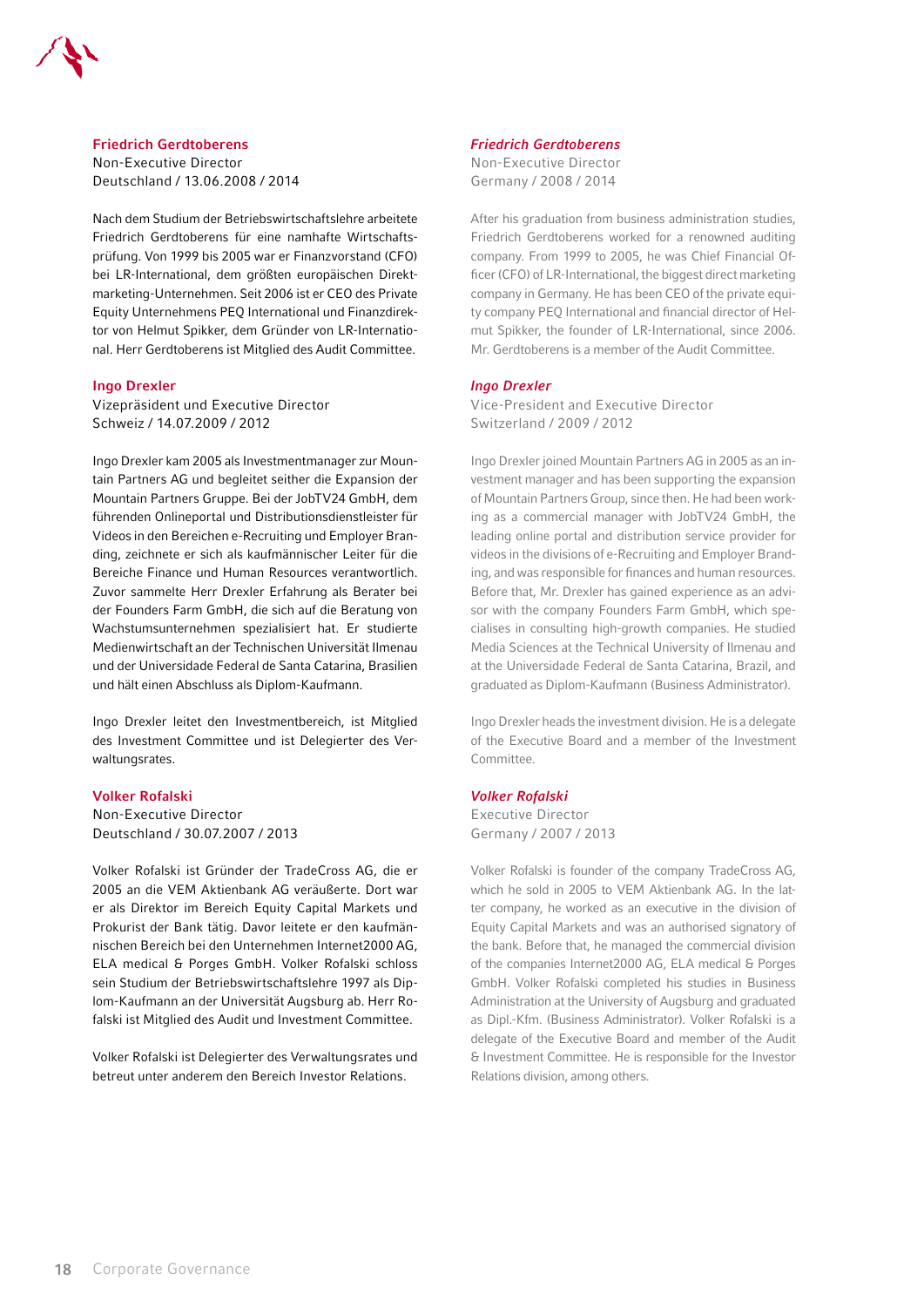#### Stefan Feulner

Non-Executive Director Deutschland / 28.04.2009 / 2012

Stefan Feulner ist seit April 2009 Verwaltungsrat der Mountain Super Angel AG. Er absolvierte von 1996 bis 1999 seine Ausbildung zum Bankkaufmann bei der VR Bank Bayreuth eG. Im Jahr 2001 legte er vor der Bayerischen Börse die Prüfung der beruflichen Eignung als Börsenhändler ab. Seit 2007 ist Stefan Feulner als Portfolio Manager und Prokurist bei der Artus Management GmbH tätig. Zuvor arbeitete er zwischen 2001 und 2007 bei der Gesellschaft für Börsenkommunikation (GFBK) als Fondsberater. Herr Feulner ist Mitglied des Investment Committee.

#### Werner Karl Koepf

Non-Executive Director Deutschland / 30.06.2010 / 2013

Werner Karl Koepf ist seit Juli 2010 Mitglied des Verwaltungsrates bei Mountain Super Angel AG. Zuvor war er von 2006 bis 2009 Aufsichtsrat bei SCM Microsystems. Herr Koepf war ebenso Aufsichtsratsvorsitzender von 2002 bis 2008 bei der PXP Software AG, Wien. Desweiteren hatte er bis zum Jahr 2008 verschiedene Aufsichtsmandate bei Marconi Corporation, London, Gemplus International S. A., Luxemburg, Eurocad, Edinburgh, Atmel – ES2 S. A., Rousset und Aldata Solutions Oyi, Helsinki. Darüber hinaus war Herr Koepf in den Jahren 1996 bis 2008 Berater bei Techno Venture Management GmbH, München sowie Boston und ist aktuell Venture Consultant für die Invision AG, Zug. Von 1993 bis 2002 war Herr W.K. Koepf bei Compaq- General Business Group und der Compaq Computer International in verschiedenen geschäftsführenden Positionen tätig. Davor war er in den Jahren 1989 bis 1993 Chairman und Chief Executive Officer von European Silicon Structures S. A.

Herr Koepf schloß seine Studien als Diplom Volkswirt an der Universität München und als Ingenieur der Elektrotechnik am Technischen College in St. Pölten ab. Herr Koepf ist Vorsitzender des Audit und Investment Committee.

#### Allfällige Interessenkonflikte

Es bestehen die nachfolgend aufgeführten möglichen Interessenkonflikte:

Dr. Patrick Stach ist Mitglied der Verwaltungsräte der Mountain Partners AG, der Taishan Invest AG, der Mountain Technologies AG, der BH Capital Management AG, der Mountain Cleantech AG, und der Taishan Capital Management AG, die allesamt der Gesellschaft nahe stehen. Zudem ist er als Rechtsberater der Gesellschaft tätig.

#### Stefan Feulner

Non-Executive Director Germany / 2009 / 2012

Stefan Feulner has been a member of the Executive Board of Mountain Super Angel AG since April 2009. From 1996 to 1999 he completed an apprenticeship as banker at VR Bank Bayreuth eG. In 2001, he passed the examination for the profession of stock exchange trader at Bayerische Börse (Bavarian Stock Exchange). Stefan Feulner has been working as Portfolio Manager and authorised signatory of Artus Management GmbH since 2007. Before that, between 2001 and 2007, he worked as a fund advisor with Gesellschaft für Börsenkommunikation (GFBK). Mr. Feulner is a member of the Investment Committee.

#### Werner Karl Koepf

Non-Executive Director Germany / 2010 / 2013

Mr. Werner Karl Koepf is a member of the advisory board and the Audit & Investment Committee since 2010 and president since June 2011. Werner Karl Koepf served as a Non Executive Director at SCM Micro-systems Inc. Fremont/Ismaning from 2006 to 2009 ( from 2007 as Non Executive Chairman of the Board ). He served as Non Executive Chairman at PXP Software AG, Vienna, from 2002 to 2008. Additionally he had several responsibilities as a Non Executive Director at Marconi Corporation, London, from 2003 to 2008, at Gemplus International S.A., Luxembourg from 2003 to 2008, at Eurocad, Edinbourgh, Atmel-ES2 S.A. Rousset and Aldata Solutions Oyj, Helsinki. Beside his mandates he was also an Advisor at Techno Venture Management GmbH, Munich and Boston from 1996 to 2008 and is still Venture Consultant for Invision AG, in Zug.

From 1993 to 2002 Mr. Koepf was successively Vice President and General Manager of the General Business Group of Compaq Computer Europe and Chief Executive Officer and Chairman for Compaq Computer International. From 1989 to 1993, Mr. Koepf was Chairman and Chief Executive Officer for European Silicon Structures S.A. in Luxembourg.

Mr. Koepf received a Master of Business Administration from Munich University and a Bachelor of Electrical Engineering from the Technical College in St. Poelten.

#### Conflict of Interests

Possible conflicts of interest are as follows:

Dr. Patrick Stach is member of the Executive Boards of Mountain Partners AG, Taishan Invest AG, Omnis Mundi Invest AG, Mountain Technologies AG, BH Capital Management AG and Mountain Cleantech AG , which are all related parties of the company. In addition, he works as legal counsel for the company.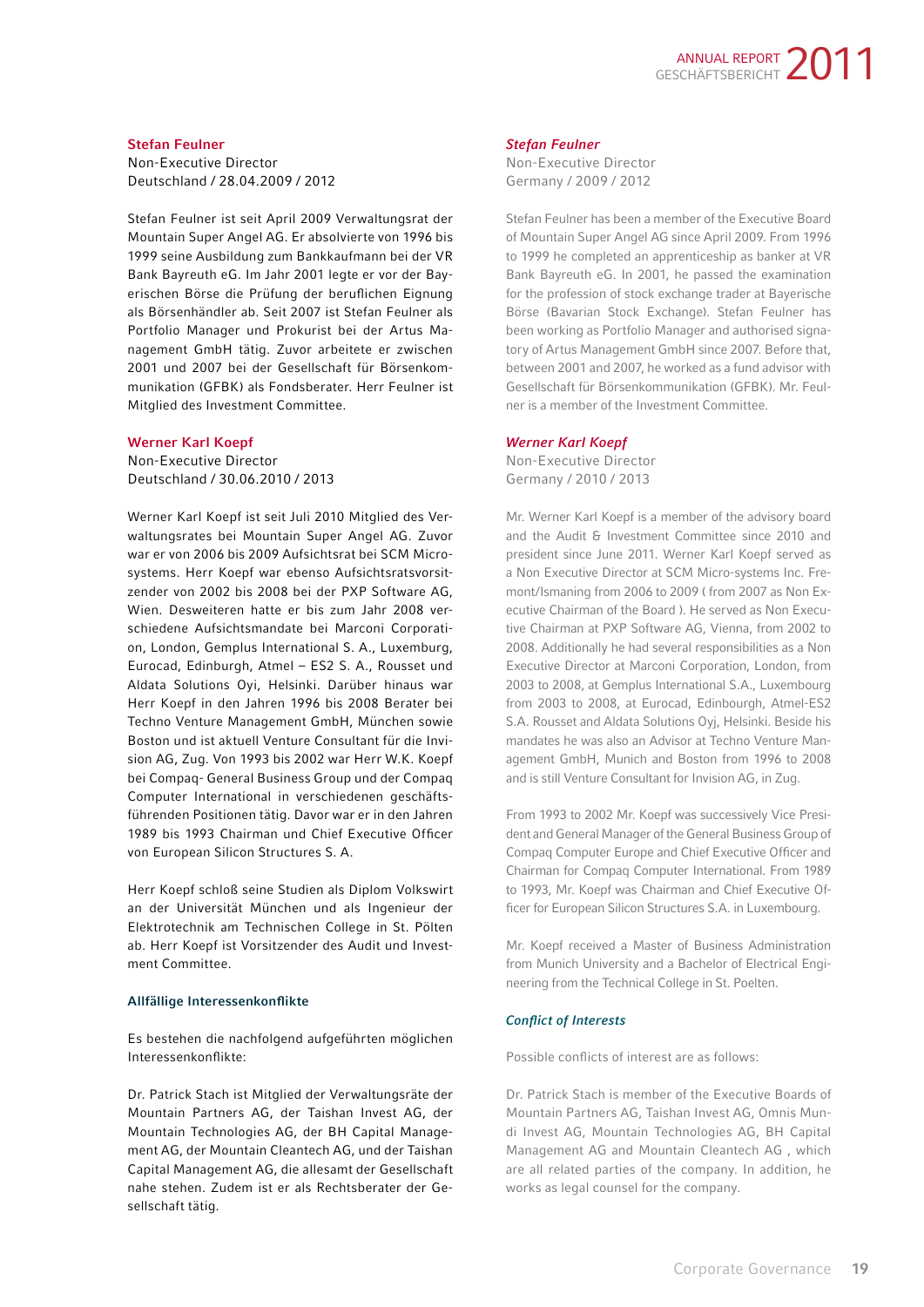

Ingo Drexler steht in einem Anstellungsverhältnis mit der Mountain Capital Management AG.

Daniel S. Wenzel ist Delegierter der Mountain Partners AG und Mitglied der Verwaltungsräte der IDENTIVE Group Inc., der Cleantech Invest AG, der Taishan Invest AG, der, Mountain Capital Management AG, der BH Capital Management AG, die allesamt der Gesellschaft nahe stehen. Er steht in einem Anstellungsverhältnis mit der Mountain Capital Management AG. Er ist Mitglied des Aufsichtsrates der Impera Total Return AG, an der die Gesellschaft eine Mehrheitsbeteiligung hält.

Friedrich Gerdtoberens ist Mitglied des Verwaltungsrates der Mountain Partners AG, die der Gesellschaft nahe steht, und Geschäftsführer der PEQ International GmbH, die mit 8% am Aktienkapital der Gesellschaft beteiligt ist.

Volker Rofalski ist im Auftragsverhältnis für die Mountain Capital Management AG tätig und ausserdem Verwaltungsrat der Taishan Capital Management AG.

Stefan Feulner ist Prokurist der Artus Management GmbH, die wiederum geschäftsführende Komplementärin der Artus Capital GmbH & Co. KGaA ist, welche mit 6% am Aktienkapital der Gesellschaft beteiligt ist.

Für die Ausübung dieser Mandate können die Organmitglieder von den jeweiligen Unternehmen entlohnt werden. Geschäftliche Beziehungen von Organmitgliedern zu nahe stehenden Personen (Investment Manager, Portfoliogesellschaften) basieren auf handelsüblichen Vertragsformen zu marktkonformen Konditionen.

### 3.2. Gremien und Geschäfte mit Nahestehenden

#### Die Ausschüsse des Verwaltungsrates

Der Verwaltungsrat kann einen Anlageausschuss bestimmen, der den Verwaltungsrat bei Investitionsentscheidungen berät. Es wurde in 2011 ein Anlageausschuss gebildet. Die Anlageentscheidungen treffen die Mitglieder des Investment Committee. Ab bestimmten Investmentgrössen sind Quoren im Verwaltungsrat notwendig. Das Audit Committee besteht aus mindestens zwei Nicht-Exekutiven, unabhängigen Mitgliedern des Verwaltungsrats. Das Committee hat keine Entscheidungsbefugnis. Es bestehen per 31.12.2011 keine weiteren Verwaltungsratsausschüsse.

Der Verwaltungsrat ist beschlussfähig, wenn die Mehrheit seiner Mitglieder anwesend ist.

Eine qualifizierte Mehrheit von zwei Drittel des Verwaltungsrates ist u.a. für folgende Beschlüsse notwendig:

Ingo Drexler is employed by Mountain Capital Management AG.

Daniel S. Wenzel is a delegate of the Mountain Partners AG and member of the Executive Boards of Cleantech Invest AG, Taishan Invest AG, SCM Microsystems. Inc., Mountain Capital Management AG and BH Capital Management AG, which are all related parties to the company. He is employed by Mountain Capital Management AG.

Friedrich Gerdtoberens is a member of the Executive Board of Mountain Partners AG, which is a related party to the company and managing director of PEQ International GmbH, which holds a share of 8% in the company's share capital.

Volker Rofalski is active for Mountain Capital Management AG subject to a contractual relationship and he is, additionally, member of the Executive Board of Taishan Capital Management AG.

Stefan Feulner is an authorised signatory of Artus Management GmbH, which is the managing general partner of Artus Capital GmbH & Co. KGaA which holds 6% in the company's share capital.

The board members mentioned above might be remunerated by their companies for exercising these offices. Business relations of board members with related persons (Investment Manager, portfolio companies) are based on standard commercial contracts and are subject to conditions common in the market.

# 3.2. Committees and Transactions with Related Parties

#### Committees of the Executive Board

The Executive Board nominates an investment committee which consults the Executive Board as to investment decisions. Investment decisions are made by the members of the Investment Committee and/or Executive Board. Relevant quorums are required in the Executive Board beginning with a certain investment volume level. Such Audit Committee consists of a minimum of two non-executive, independent members of the Executive Board. The committee has no power to make decisions. No other committees of the Executive Board exist as of 31 December 2011.

The Executive Board constitutes a quorum when the majority of its members are present.

A qualified majority of two thirds of the Executive Board members is necessary for the following resolutions, among others: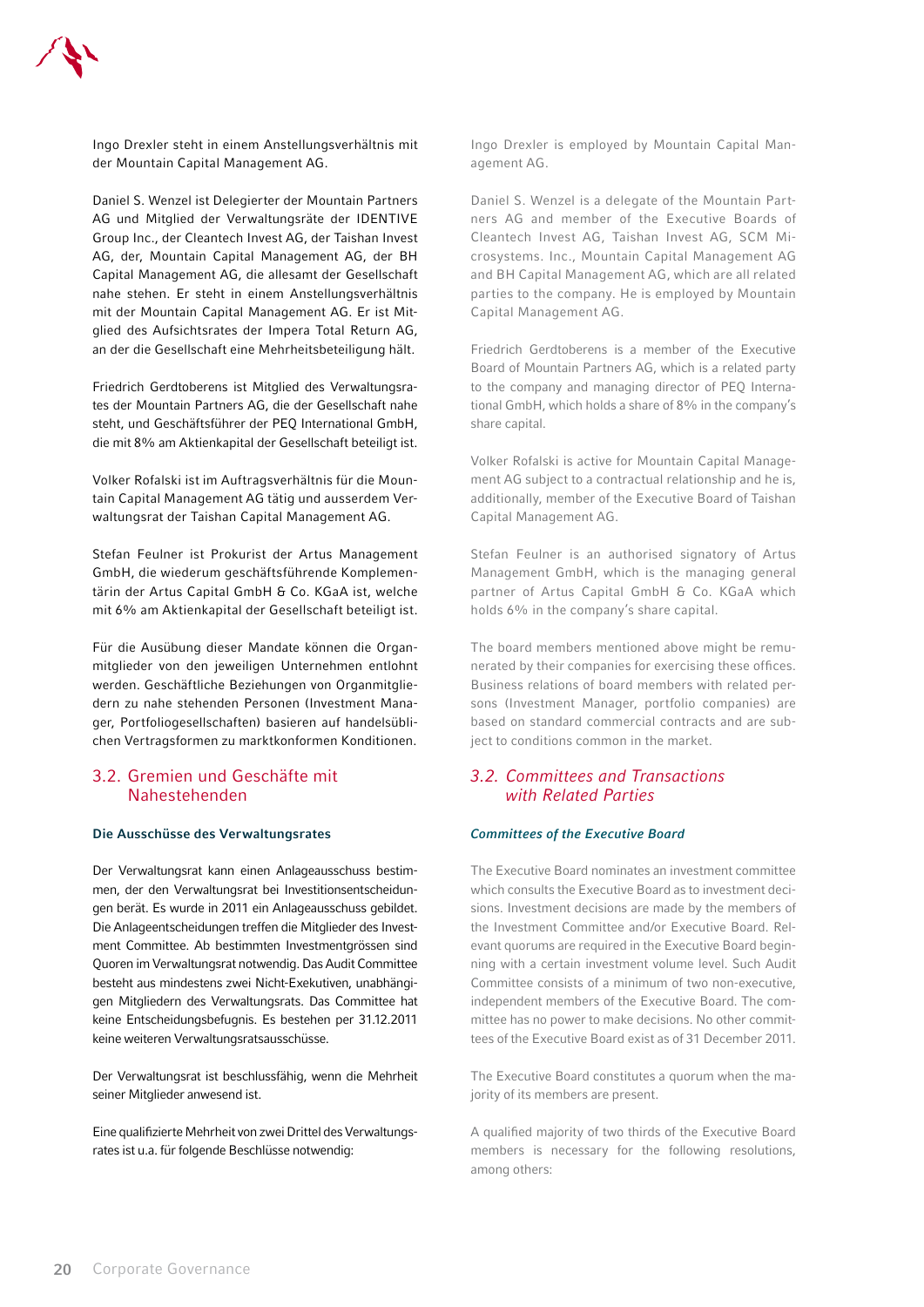- $\rightarrow$  Ergänzungen und Änderungen des Organisationsreglements
- $\rightarrow$  Konstituierung des Verwaltungsrates
- $\rightarrow$  Billigung des Jahresabschlusses zur Generalversammlung
- $\rightarrow$  Kredit- und Investmentzusagen über EUR 700.000,--
- $\rightarrow$  Abschluss von Transaktionen über je EUR 700.000,--

#### Geschäfte mit Nahestehenden Gesellschaften / Organmitgliedern

Mit Ausnahme der in der Mandatsvereinbarung zwischen der Gesellschaft und Mountain Capital Management AG vorgesehenen Beratungstätigkeit (u.a. Unterstützung bei der Identifikation von Zielunternehmen, Vorbereitung und Durchführung von Verhandlungen der Gesellschaft mit Zielunternehmen, Unterstützung im Bereich Marketing, Wahrnehmung von allgemeinen administrativen Aufgaben) wurden Geschäfte mit verbundenen Parteien nicht getätigt. Diese Vereinbarung ist nicht so bedeutend, dass sie die Urteilsfähigkeit der Verwaltungsratsmitglieder gefährden könnte. Zudem besteht zu keinem der Verwaltungsratsmitglieder eine persönliche Geschäftsbeziehung, die ihre Unabhängigkeit beeinträchtigen könnte. Der Gesellschaft ist es gestattet, in andere Beteiligungsunternehmen oder durch eine von der Mountain Partners Gruppe verwaltete Gesellschaft über eine direkte Beteiligung oder Fremdkapital zu investieren, wenn dies wirtschaftlich sinnvoll erscheint.

### 3.3 Arbeitsweise und interne **Organisation**

Der Verwaltungsrat versammelt sich auf Einladung seines Präsidenten so oft es die Geschäfte erfordern, jedoch mindestens viermal jährlich. Sitzungen können auch in Form von Video- oder Telefonkonferenzen durchgeführt werden. Der Verwaltungsrat kann die Geschäftsführung oder einzelne seiner Befugnisse nach Massgabe eines Organisationsreglements ganz oder teilweise an aus seiner Mitte gewählte Ausschüsse, an einzelne seiner Mitglieder oder an Dritte übertragen. Im Organisationsreglement ist insbesondere die Geschäftsführung zu ordnen. Im Geschäftsjahr 2011 tagte der Verwaltungsrat wie folgt:

#### Sitzungen (Datum):

- 1. März 2011 30. März 2011 21. April 2011
- 30. August 2011
- 14. Dezember 2011
- $\rightarrow$  Supplements to and amendments of the Organisation Regulations;
- $\rightarrow$  Constitution of the Executive Board;
- $\rightarrow$  Approval of the Financial Statements by the General Meeting;
- $\rightarrow$  Loan and investment commitments of more than EUR 700,000.00;
- $\rightarrow$  Conclusion of transactions of more than EUR 700,000.00 each.

#### Transactions with Related Companies / Board Members

No transactions with affiliated parties were performed, apart from consulting activities (support in the identification of target companies, preparation and performance of negotiations of the company with the target companies, support in marketing, performance of general administrative tasks, among others) which are laid down in the Mandate Agreement between the company and Mountain Capital Management AG. This agreement is not of such importance that it might endanger the power of judgment of the Executive Board members. In addition, no personal business relation exists to any of the Executive Board members which might impair their independence. The company is entitled to invest in other associated companies or in a company administrated by the Mountain Partners Group, in form of a direct participation or by way of investing borrowed capital, if this is deemed sensible from an economic point of view.

#### 3.3 Working Method and Internal Organisation

The Executive Board is convened by its president and holds meetings as often as required by the company's business transactions, however a minimum of four meetings per year. Meetings might also be held as video or telephone conferences. In accordance with its Organisation Regulations, the Executive Board may delegate the management or individual of its tasks, in whole or in part, to committees consisting of selected members of the Executive Board, to individual members or to third parties. The Organisation Regulations shall contain, in particular, provisions on the management. In the fiscal year 2011, the Executive Board held the following meetings:

#### Meetings (Date):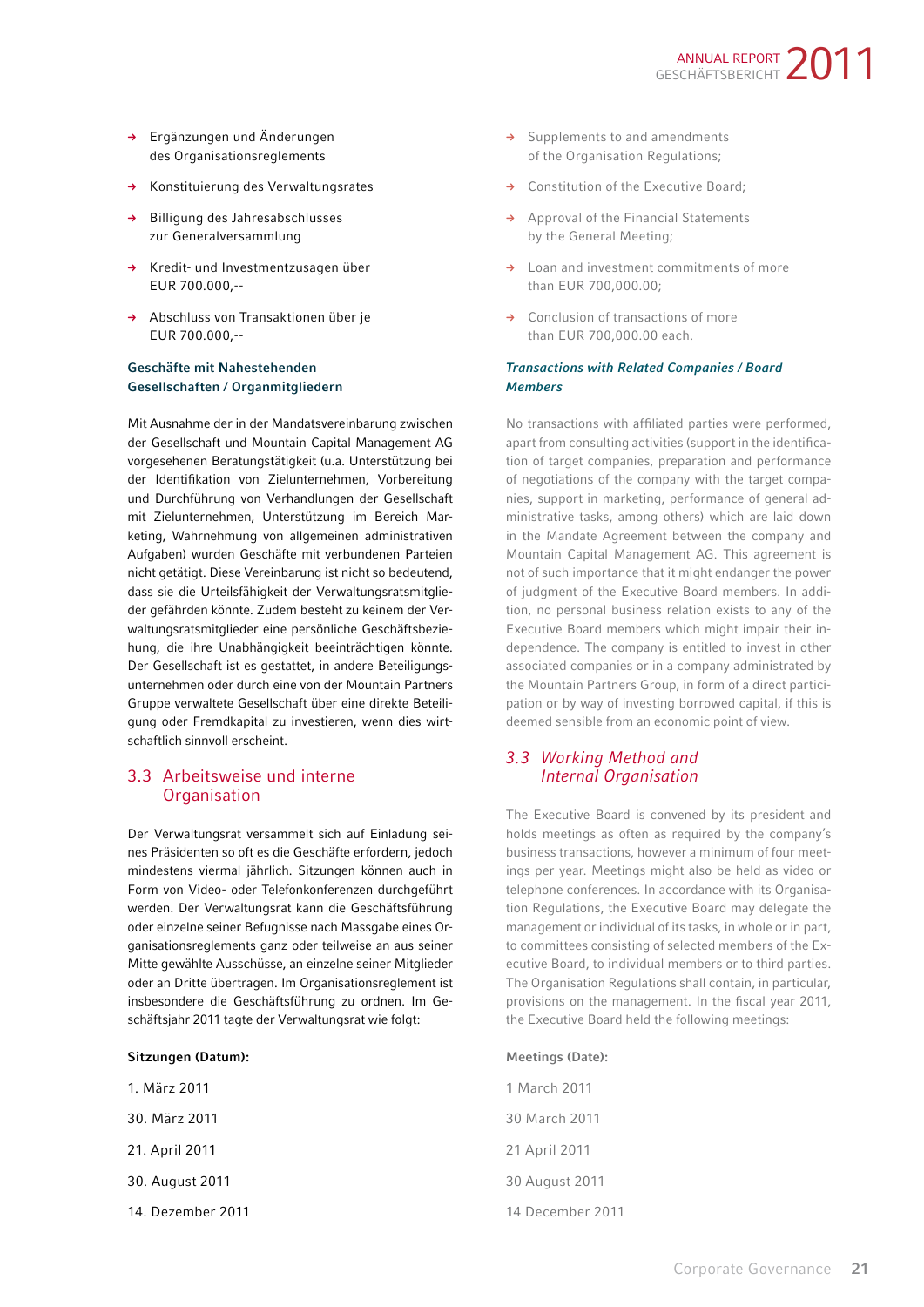

# 4 GESCHÄFTSLEITUNG

Der Verwaltungsrat hat die Geschäftsführung an die Delegierten Ingo Drexler, Volker Rofalski und Daniel S. Wenzel übertragen. Die Delegierten überwachen die Aufgaben, die die Mountain Capital Management AG laut Mandatsvereinbarung (Unterstützung bei der Identifikation von Zielunternehmen, Vorbereitung und Durchführung von Verhandlungen der Gesellschaft mit Zielunternehmen, Unterstützung im Bereich Marketing, Unterstützung im Rahmen der laufenden Betreuung der Portfoliounternehmen, Unterstützung des Verwaltungsrates und der Geschäftsführung allgemein, Wahrnehmung von allgemeinen administrativen Aufgaben) durchzuführen hat. Die Delegierten werden für diese Tätigkeit nicht separat entschädigt. Gestützt auf die Mandatsvereinbarung berät die Mountain Capital Management AG als Administrativer Dienstleiter die Mountain Super Angel AG. Zwischen den Parteien besteht eine vertragliche Vereinbarung über die Zusammenarbeit. Dieser Vertrag definiert u. a. die zu erbringenden Dienstleistungen und die Entschädigung des Administrativen Dienstleister. Der Vertrag kann von beiden Parteien unter Einhaltung einer Kündigungsfrist von einem Jahr jeweils auf das Ende eines Kalenderjahres unter Berücksichtigung der in der Mandatsvereinbarung beschlossenen Strafzahlung gekündigt werden.

# 5 KONTROLLSYSTEME

Die Delegierten informieren in Zusammenarbeit mit der Management Capital Management AG den Gesamtverwaltungsrat anlässlich jeder Sitzung (bei Bedarf auch häufiger) in schriftlicher Berichtsform detailliert über die Entwicklung der Portfoliounternehmen sowie den Geschäftsgang der Mountain Super Angel AG. Diese Berichte werden als fixes Traktandum in jeder Sitzung besprochen. Gegenüber der Revisionsgesellschaft agiert der Gesamtverwaltungsrat als Aufsichtsinstanz. Die Vertreter der Revisionsgesellschaft nehmen jährlich mindestens an einer Verwaltungsratssitzung teil. Die Revisionsstelle beurteilt unabhängig, objektiv und systematisch. Sie überwacht die Einhaltung rechtlicher, regulatorischer und statuarischer Vorschriften sowie interne Richtlinien. Revisionsstelle für das Geschäftsjahr 2011 ist die Ernst & Young AG, Zürich.

Der Verwaltungsrat hat sich basierend auf einer unternehmensspezifischen Risikobeurteilung mit den für die Jahresrechnung wesentlichen Risiken anlässlich der Verwaltungsratssitzung vom 14. Dezember 2011 auseinandergesetzt und eine Risikobeurteilung vorgenommen.

# 4 MANAGEMENT

The Executive Board has transferred the management to its delegates, Ingo Drexler, Volker Rofalski and Daniel S. Wenzel. These delegates supervise the tasks to be performed by Mountain Capital Management AG in accordance with the Mandate Agreement (support in the identification of target companies, preparation and performance of negotiations with target companies, support in marketing, support in the constant servicing of portfolio companies, support of the Executive Board and the management in general, performance of general administrative tasks). The delegates receive no separate remuneration for such activities. Based on the Mandate Agreement, Mountain Capital Management AG consults the company Mountain Super Angel AG as an administrative service provider. A contractual arrangement on this cooperation has been concluded between the parties. This contract defines the services to be rendered and the remuneration of the administrative service providers, among other provisions. The contract might be terminated by both parties by complying with a notice period of one year to the end of a calendar year, taking into account the payment of a penalty agreed upon in the Mandate Agreement.

# 5 CONTROL SYSTEMS

In cooperation with Mountain Capital Management AG, the delegates will provide the full Executive Board with a written report containing details regarding the development of the portfolio companies and the course of business of Mountain Super Angel AG, after each meeting (or more often, if required). These reports are discussed as a fixed agenda item during each meeting. The full Executive Board acts as the Supervisory Board to the statutory auditors. Representatives of the statutory auditors will take part in a minimum of one meeting of the Executive Board per year. The statutory auditors performs an independent, objective and systematic assessment. They supervise the compliance with legal, regulatory and statutory provisions as well as with internal guidelines. Statutory auditors for the fiscal year of 2011 is Ernst & Young AG, Zurich.

Based on a company-specific risk assessment, the Executive Board has dealt with the essential risks applicable to the financial statements during its meeting of 14 December 2011 and performed a risk assessment.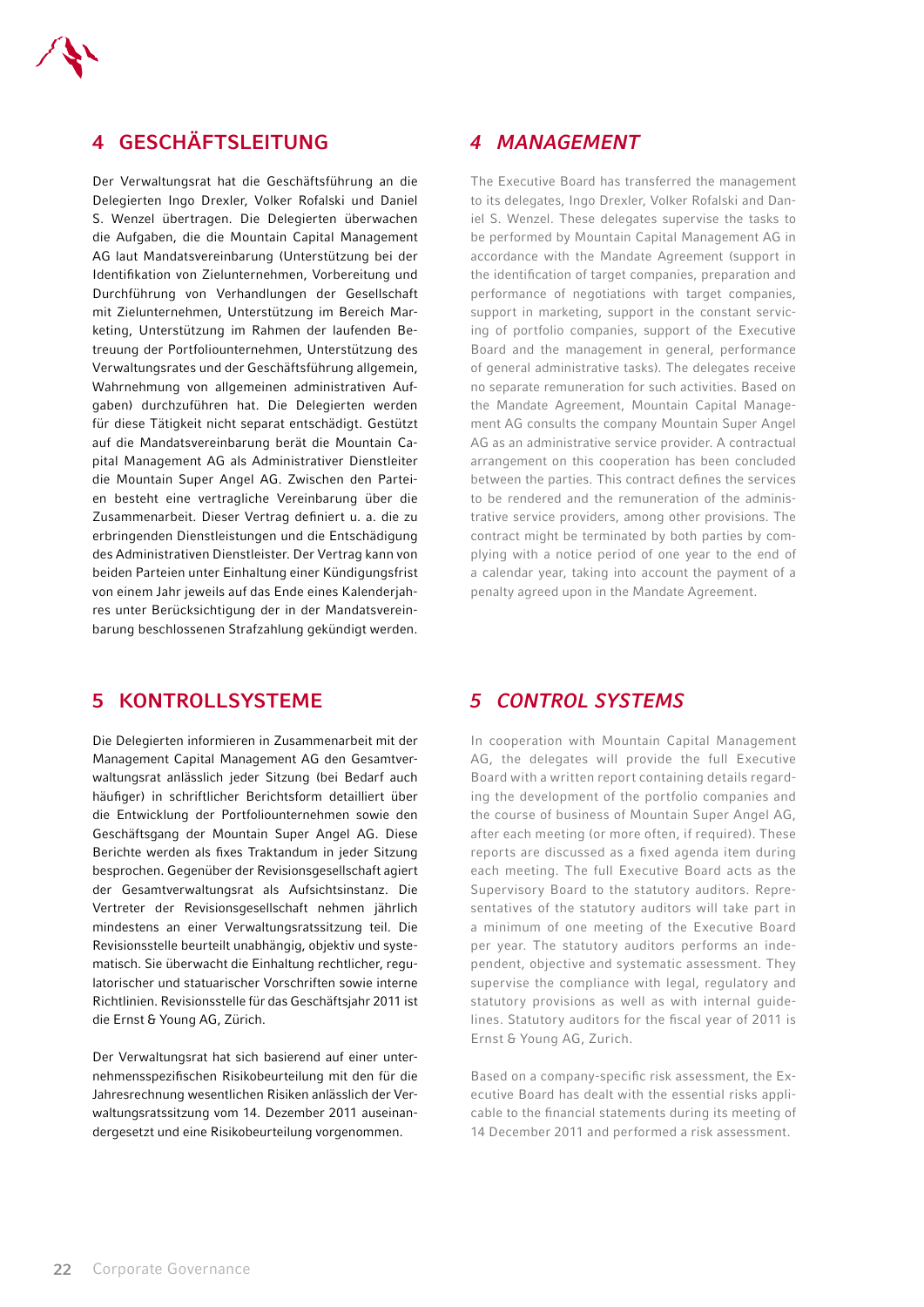# 6 ENTSCHÄDIGUNG UND AKTIENBESITZ DER ORGANMITGLIEDER

#### 6.1 Grundlagen

Mangels eines Vergütungsausschusses ist der Verwaltungsrat zuständig für die Bestimmung der Grundsätze der Vergütungsrichtlinien. Er überprüft und genehmigt die Gesamtvergütungen, einschliesslich Vergütungsstrategie, -programmen und dergleichen. Die Festlegung der Basissaläre gilt bis auf weiteres und wird nicht regelmässig traktandiert. Zusätzliche Honorare müssen vom jeweiligen Verwaltungsrat dem Gesamtverwaltungsrat zur Bewilligung vorgelegt werden. Es bestehen keine leistungsabhängigen Entschädigungen oder zielbezogene Ausgestaltungen und es werden keine Lohnvergleiche oder Benchmarks berücksichtigt.

### 6.2 Elemente

Die Mitglieder des Verwaltungsrates erhalten für ihre Tätigkeit kein Salär. Zusätzliche Entschädigungen wie Aufwendungen oder Honorare für Spezialaufgaben sind gesondert durch die Gesellschaft zu tragen. Der Verwaltungsrat muss diese zusätzlichen Entschädigungen jedoch bewilligen. Die Mountain Super Angel AG bezahlt keine Abgangsentschädigungen und es wurden keine Entschädigungen an ehemalige Verwaltungsratsmitglieder ausbezahlt.

### 6.3 Vergütung des Verwaltungsrates und der Geschäftsleitung

#### Vergütung des Verwaltungsrates

Folgende Mitglieder des Verwaltungsrates haben für zusätzliche Arbeiten im Jahre 2011 eine Vergütung erhalten (Name/Vergütung 2011/Art der Dienstleistung):

- → Dr. Patrick Stach, Präsident / CHF 60.900 / Honorar für Rechtsberatung
- → Volker Rofalski, Delegierter / CHF 2.500 / Honorar Audit und Investment Ausschuss
- → Ingo Drexler, Delegierter / CHF 5.000 / Honorar Investment Ausschuss
- → Stefan Feulner, Mitglied / CHF 5.000 / Honorar Investment Ausschuss
- → Werner Köpf, Mitglied / CHF 20.000 / Honorar Verwaltungsrat und Audit sowie Investment Ausschuss
- U Friedrich Gerdtoberens, Mitglied CHF 5.000 / Honorar Audit Ausschuss

# 6 COMPENSATION AND SHARE OWNERSHIP OF BOARD MEMBERS

### 6.1 Basic Provisions

The Executive Board is responsible for determining the principles of the remuneration guidelines, as no remuneration committee exists. The Executive Board verifies and approves the overall remunerations, including remuneration strategy, programs and the same. The base salaries specified will apply until further notice and will not be discussed on a regular basis. The Executive Board must submit additional fees to the full Executive Board for approval. No performance-based remunerations or target-related components exist and no wage comparisons or benchmarks are taken into account.

# 6.2 Elements

The members of the Executive Board receive no salary for their activities. Additional compensations such as expenses or fees for special tasks shall be borne separately by the company. However, the Executive Board must approve such additional compensation. Mountain Super Angel AG pays no severance payments and no compensation was paid to former members of the Executive Board.

### 6.3 Remuneration of the Executive Board and the Management

#### Remuneration of the Executive Board

The following members of the Executive Board have received a remuneration for additional work in the year 2011 (Name/Remuneration in 2011/Type of Service):

- → Dr. Patrick Stach, President / CHF 60.900 / fee for legal advice
- → Volker Rofalski, Delegate / CHF 2.500 / fee for Audit & Investment Committee
- → Ingo Drexler, Delegate / CHF 5.000 / fee for Investment committee membership
- → Stefan Feulner / CHF 5.000.00 / fee for Investment committee membership
- → Werner Koepf / CHF 20.000 / fee for committee membership
- → Friedrich Gerdtoberens / CHF 5.000 / fee for audit committee membership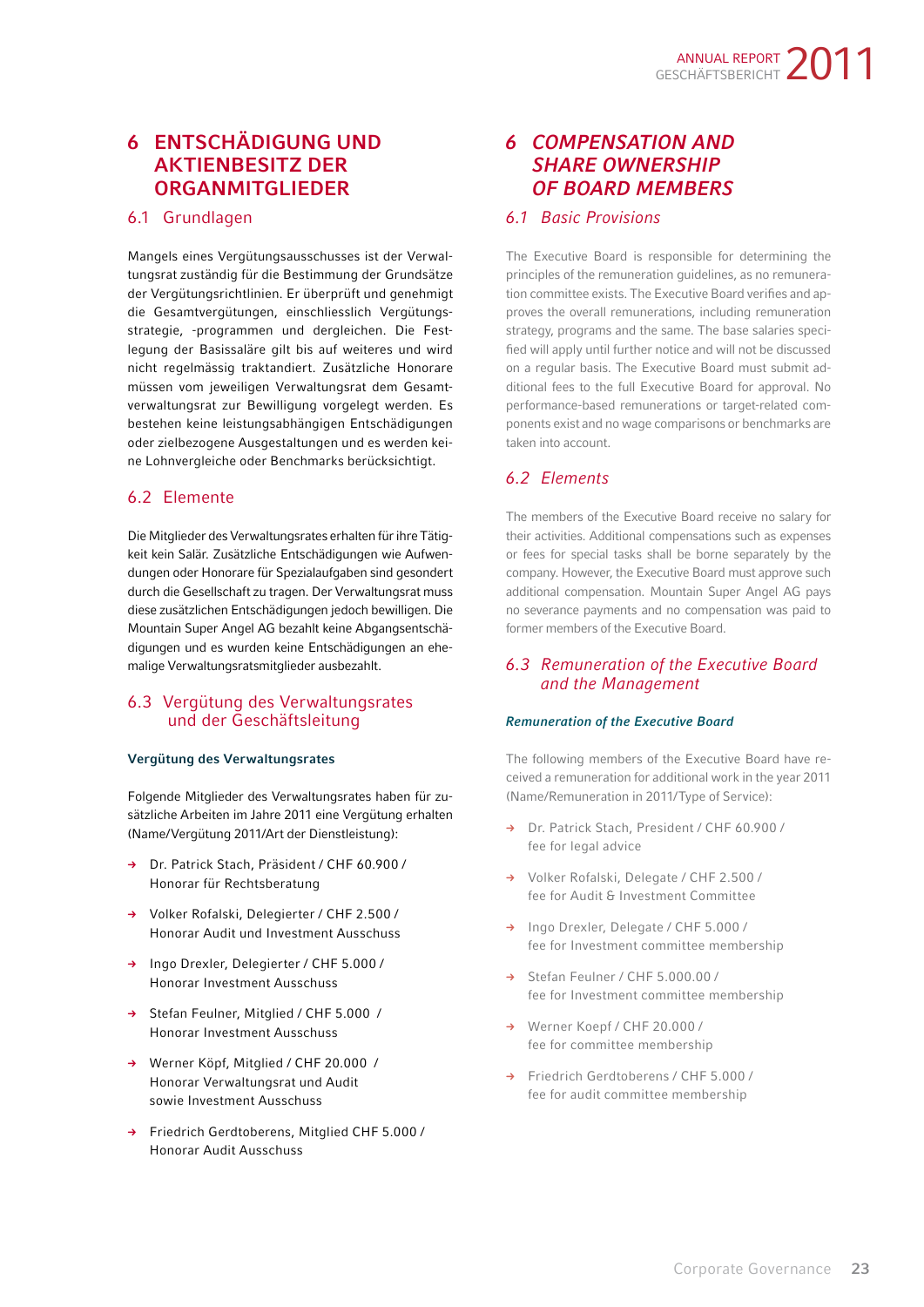

#### Vergütung der Geschäftsleitung

Der Mandatsvereinbarung entsprechend zahlt die Mountain Super Angel AG dem Administrativen Dienstleister Mountain Capital Management AG (MCM), Wädenswil, jährlich eine Verwaltungspauschale. Diese beläuft sich auf 2,5% des Eigenkapitals per Bilanzstichtag des vorangegangenen Geschäftsjahres zzgl. eventuell anfallender MwSt. Nur direkt der Gesellschaft oder einer Beteiligung zuzuordnende Kosten werden durch die Gesellschaft getragen. Darüber hinaus zahlt die Gesellschaft der MCM im Falle von Kapitalerhöhungen eine zusätzliche Gebühr für erhöhten Aufwand i.H.v. 2,5% der Kapitalerhöhungssumme. Zudem erhält die MCM eine Erfolgsvergütung i.H.v. 20% des Jahresgewinnes vor Steuern (EBT) nach Schweizer Obligationenrecht (OR).

Für das Jahr 2011 wurde für die Administrative Dienstleistung ein Betrag i.H.v. CHF 784'294.68 (Vorjahr: 815.753,62) und für Einwerbung von Kapital i.H.v. CHF 137'602.50 (2010: 79.927,10) bezahlt.

#### 6.4 Organ- und Mitarbeiterbeteiligung

#### Beteiligungs- und Optionsrechte von Mitgliedern der Organe

Die folgenden Organe der Gesellschaft halten per 31. Dezember 2011 direkt oder indirekt die nachfolgend aufgeführten Beteiligungen:

| Name                                   | <b>Funktion</b>                     | Aktien    |
|----------------------------------------|-------------------------------------|-----------|
| Friedrich<br>Gerdtoberens <sup>1</sup> | Mitglied des<br>Verwaltungsrates    | 8.349.900 |
| Mountain Capital<br>Management AG      | Administrativer<br>Dienstleister    | 26.725    |
| Daniel S. Wenzel <sup>2</sup>          | Delegierter des<br>Verwaltungsrates | 134.879   |
| Ingo Drexler                           | Delegierter des<br>Verwaltungsrates | 186.328   |
| Volker Rofalski                        | Delegierter des<br>Verwaltungsrates | 15.000    |
| Dr. Patrick Stach <sup>3</sup>         | Präsident des<br>Verwaltungsrates   | 15.000    |
| Stefan Feulner <sup>1</sup>            | Mitglied des<br>Verwaltungsrates    | 6.500.000 |

<sup>1</sup> Diese Personen sind nicht die wirtschaftlich Berechtigten an den Beteiligungs- bzw. Optionsrechten, sondern Organe der wirtschaftlich berechtigten juristischen Person.

<sup>2</sup> Diese Personen sind die wirtschaftlich Berechtigten an den Beteiligungs- bzw. Optionsrechten und halten die angegebenen Beteiligungen indirekt über einen Dritten.

<sup>3</sup> Dr. Patrick Stach erwarb basierend auf dem aufschiebend bedingten Verpflichtungsgeschäft vom 10./16. November 2009 2'120'635 Inhaberaktien. Aufgrund der aufschiebenden Bedingung hat die Übertragung der Inhaberaktien noch nicht stattgefunden und ist der genaue Zeitpunkt, zu welchem diese erfolgen wird, noch nicht bekannt.

Die nicht aufgeführten Organe der Gesellschaft sind per 31. Dezember 2011 weder direkt noch indirekt an der Gesellschaft beteiligt.

#### Remuneration of the Management

In accordance with the Mandate Agreement, Mountain Super Angel AG pays the administrative service provider, Mountain Capital Management AG (MCM), Wädenswil, an administration fee in form of an annual lump-sum. It amounts to 2.5% of the equity at the balance sheet date of the previous fiscal year, plus any applicable VAT. The company will only bear costs which are directly attributable to the company or to an investment. Furthermore, in case of capital increases, the company pays an additional charge for increased expenses in the amount of 2.5% of the amount of such capital increase. In addition, MCM receives a performance-related remuneration in the amount of 20% of the annual earnings before taxes (EBT) according to the Swiss Law on Obligations (OR).

In the year 2011, an amount of CHF 784'294.68 (previous year: 815.753,62) was paid for administrative services and an amount of CHF 137'602.50 (2010: 79.927,10) for raising of capital.

#### 6.4 Shareholding by Board Members and Employees

#### Equity Securities and Option Rights of Board Members

The following board members of the company hold, directly or indirectly, the following equity securities as of 31 December 2011:

| Name                                   | Function                            | <b>Shares</b> |
|----------------------------------------|-------------------------------------|---------------|
| Friedrich<br>Gerdtoberens <sup>1</sup> | Member of the<br>Executive Board    | 8,349,900     |
| Mountain Capital<br>Management AG      | Administrative<br>service provider  | 26,725        |
| Daniel S. Wenzel <sup>2</sup>          | Delegate of the<br>Executive Board  | 134,879       |
| Ingo Drexler                           | Delegate of the<br>Executive Board  | 186,328       |
| Volker Rofalski                        | Delegate of the<br>Executive Board  | 15,000        |
| Dr. Patrick Stach <sup>3</sup>         | President of the<br>Executive Board | 15,000        |
| Stefan Feulner <sup>1</sup>            | Member of the<br>Executive Board    | 6,500,000     |

<sup>1</sup>These persons are not the economic beneficiaries to the equity securities and option rights, but are board members of the economically entitled legal persons.

<sup>2</sup>These persons are the economical beneficiaries to the equity securities and option rights and hold the shares specified indirectly via third parties.

<sup>3</sup> Dr. Patrick Stach acquired 2,120,635 bearer shares based on the commitment transactions of 10/16 November 2009 which was subject to a condition precedent. Based on the condition precedent, the bearer shares have not been transferred yet and the exact date on which they will be transferred is currently unknown.

Board members of the company not mentioned above, have neither a direct nor an indirect interest in the company as of 31 December 2011.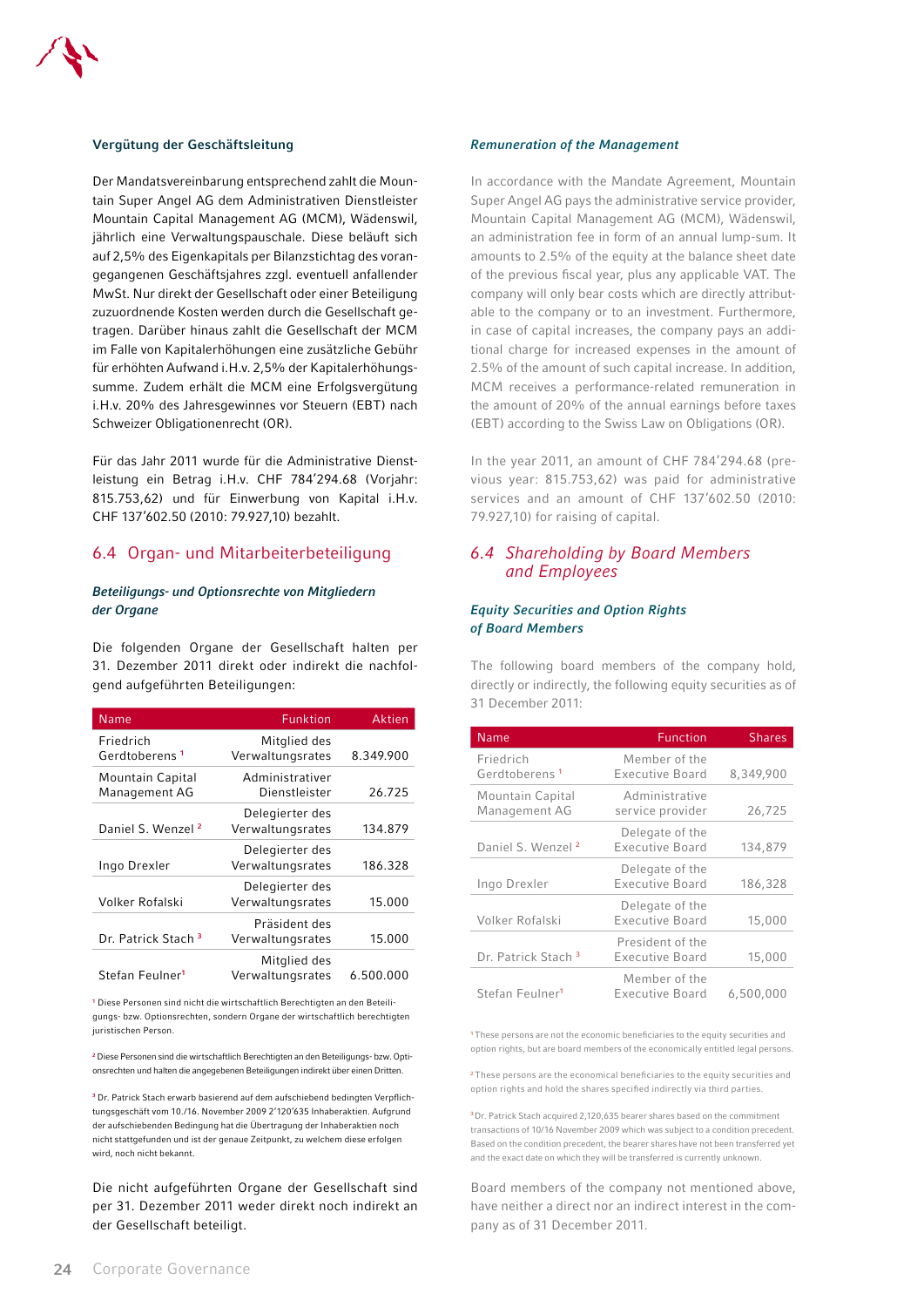#### Mitarbeiterbeteiligung

Es bestehen keinerlei Mitarbeiterbeteiligungen.

#### Organgeschäfte und Organdarlehen

Mit Dr. Patrick Stach besteht ein Mandatsvertrag, da er als Rechtsberater der Gesellschaft tätig ist.

Abgesehen von den eben erwähnten, existieren keine Vereinbarungen ausserhalb der normalen Geschäftstätigkeit der Gesellschaft oder andere ungewöhnliche oder für die Gesellschaft wesentliche Geschäfte, welche mit den Mitgliedern des Verwaltungsrates oder Mitarbeitern der Gesellschaft eingegangen wurden. Dies gilt auch für Darlehen an bzw. Sicherheiten gegenüber Organmitgliedern.

### 6.5 Optionen

Gegenwärtig halten die aktuellen Mitglieder des Verwaltungsrates keine Optionen (Vorjahr 0 Optionen). Es bestehen keine Organ- und/oder Wandeldarlehen.

# 7 AKTIONARIAT

### 7.1 Aktionariat / Eintragung im Aktienbuch und Stimmrecht

Das Aktienkapital der Gesellschaft beträgt mit Eintragung im SHAB vom August 2011 CHF 10.320.187,50 eingeteilt in 103.201.875 auf den Inhaber lautende Aktien von nominell je CHF 0,10, welche vollständig liberiert sind. Das Aktionariat der Mountain Super Angel AG zählt per Stichtag nach Kenntnis der Gesellschaft ca. 29% Freefloat. Die Gesellschaft hat nach eigenem Kenntnisstand wesentliche Aktionäre oder Aktionärsgruppen mit mehr als 5% am Aktienkapital. Bei den Anlegern handelt es sich um institutionelle und private Anleger, wobei der grösste Aktionär ca. 49% des gesamten Aktienkapitals hält (siehe auch Ziffer 1).

### 7.2 Stimmrechtsbeschränkung

Es liegen keine Stimmrechtsbeschränkungen vor.

#### Employee Shareholdings

No employee shareholdings exist.

#### Board Transactions and Board Loans

A Mandate Agreement has been concluded with Dr. Patrick Stach as he is active as legal adviser of the company.

No agreements, apart from those mentioned above, exist outside of the company's normal business operations or no other transactions which are unusual or essential for the company were concluded with members of the Executive Board or staff members of the company. The same applies to loans and securities to board members.

# 6.5 Options

The current members of the Executive Board hold no options at the moment (previous year: 0 options).

No loans to board members and/or convertible loans exist.

# 7 SHAREHOLDERS STRUCTURE

#### 7.1 Shareholders Structure / Registration in the Share Register and Voting Rights

At the time of registration in the SHAB on August 2011, the company's share capital amounted to CHF 10,320,187.50, divided into 103,201,875 bearer shares having a nominal value of CHF 0.10 each which are fully paid in. According to the company's knowledge, approx. 29% of Mountain Super Angel AG's shares are free float as of the balance sheet date. According to its own knowledge, the company has essential shareholders or shareholder groups holding more than 5% of the share capital. Investors are institutional and private investors, where the biggest shareholder, Mountain Partners AG, holds approx. 49% of the entire share capital (see item 1).

# 7.2 Voting Right Restriction

No voting right restrictions exist.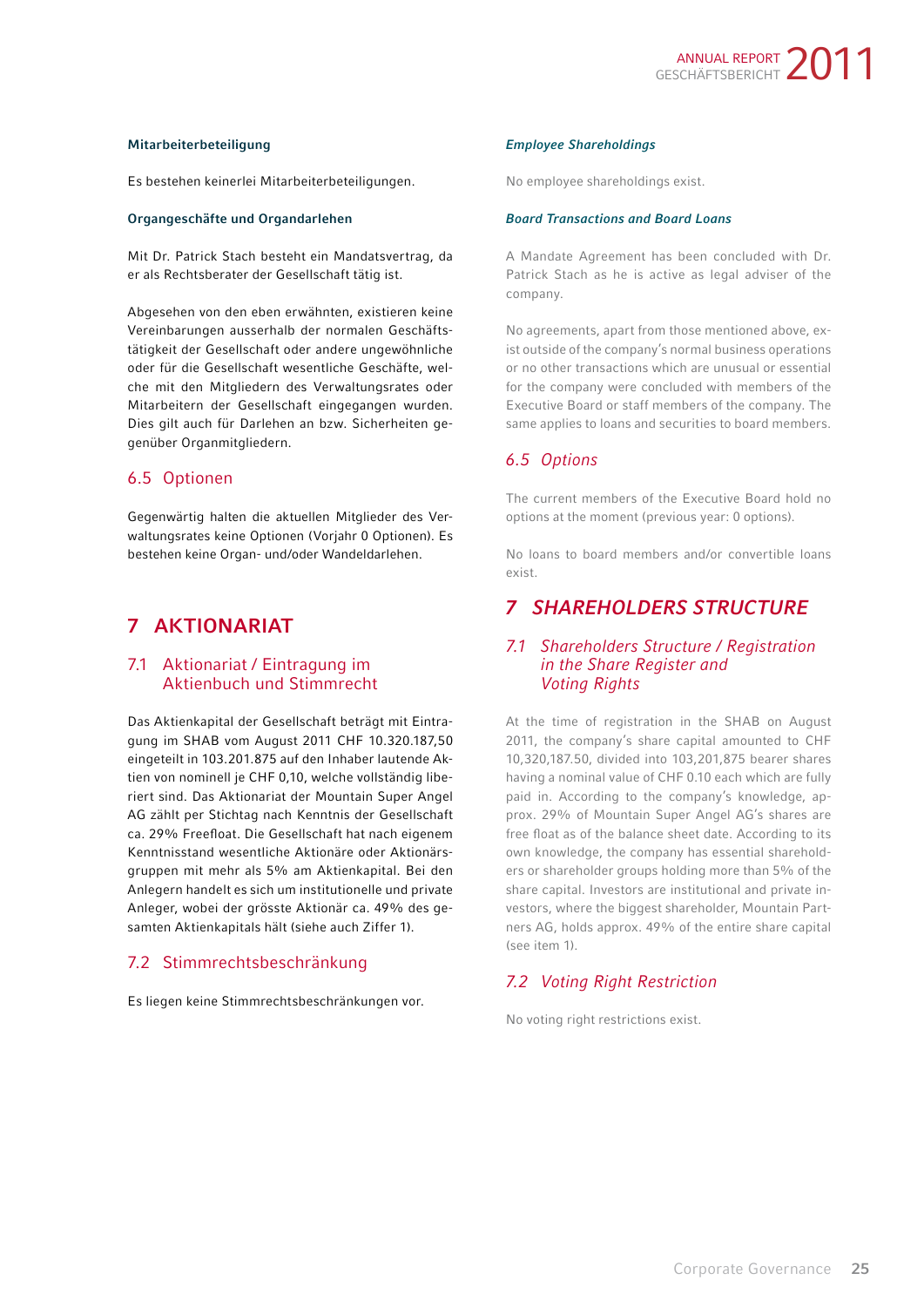

### 7.3 Statutarische Quoren

Ein Beschluss der Generalversammlung, der mindestens zwei Drittel der vertretenen Aktienstimmen und die absolute Mehrheit der vertretenen Aktiennennwerte auf sich vereinigt, ist unter anderem erforderlich für:

- $\rightarrow$  die Umwandlung von Inhaberaktien in Namensaktien;
- $\rightarrow$  die Auflösung der Gesellschaft mit Liquidation:
- $\rightarrow$  die Abberufung des Verwaltungsrates gemäss Art. 705 Abs. 1 OR;
- → die Änderung der Statuten betreffend Wahl und Amtszeit des Verwaltungsrates;
- $\rightarrow$  die Beseitigung von statutarischen Erschwerungen über die Beschlussfassung in der Generalversammlung.

# 7.4 Generalversammlung

Die Generalversammlung wird durch Einladung im SHAB mindestens 20 Tage vor dem Versammlungstag einberufen. In der Einberufung sind neben Tag, Zeit und Ort der Versammlung die Verhandlungsgegenstände sowie die Anträge des Verwaltungsrates und der Aktionäre bekannt zu geben, welche die Durchführung einer Generalversammlung oder die Traktandierung eines Verhandlungsgegenstandes verlangt haben. Über Gegenstände, die nicht in dieser Art und Weise angekündigt worden sind, können unter Vorbehalt der Bestimmung über die Universalversammlung keine Beschlüsse gefasst werden, ausser über einen Antrag einer ausserordentlichen Generalversammlung oder auf Durchführung einer Sonderprüfung.

Die Generalversammlung im Jahre 2012 findet am 26. Juni 2012 in St. Gallen statt. Der Stichtag für die Stimmberechtigung an der Generalversammlung wird jeweils vom Verwaltungsrat festgelegt und ist in der Regel sieben Tage vor dem Generalversammlungsdatum.

### 7.3 Statutory Quorums

A resolution by the General Meeting made by a minimum of two thirds of the votes represented and the absolute majority of the nominal values of the shares represented is required, among others, for the following matters:

- $\rightarrow$  the conversion of bearer shares to registered shares;
- $\rightarrow$  the dissolution of the company by way of liquidation:
- $\rightarrow$  the relieve from office of the Executive Board in accordance with Art. 705 sec. 1 OR;
- $\rightarrow$  an amendment of the Articles of Association relating to the election and terms of office of the Executive Board;
- $\rightarrow$  the elimination of statutory restrictions regarding the passing of resolutions by the General Meeting.

# 7.4 General Meeting

The General Meeting is convened by way of a convocation published in the SHAB 20 days prior to the date of the meeting, at the latest. The convocation shall inform about the date, time and place of the meeting as well as the items of the agenda and the applications by the Executive Board and the shareholders who requested that a General Meeting be held or that an item be discussed. No resolutions can be passed regarding matters which have not been announced this way, subject to the performance of a Full Meeting, where all shareholders are present, except resolutions on an application for an Extraordinary General Meeting or the performance of a special audit.

In 2012, the General Meeting will be held on 26/06/2012 in St.Gallen. The deadline for being entitled to vote at a General Meeting is determined by the Executive Board and is normally seven days prior to the date of such General Meeting.